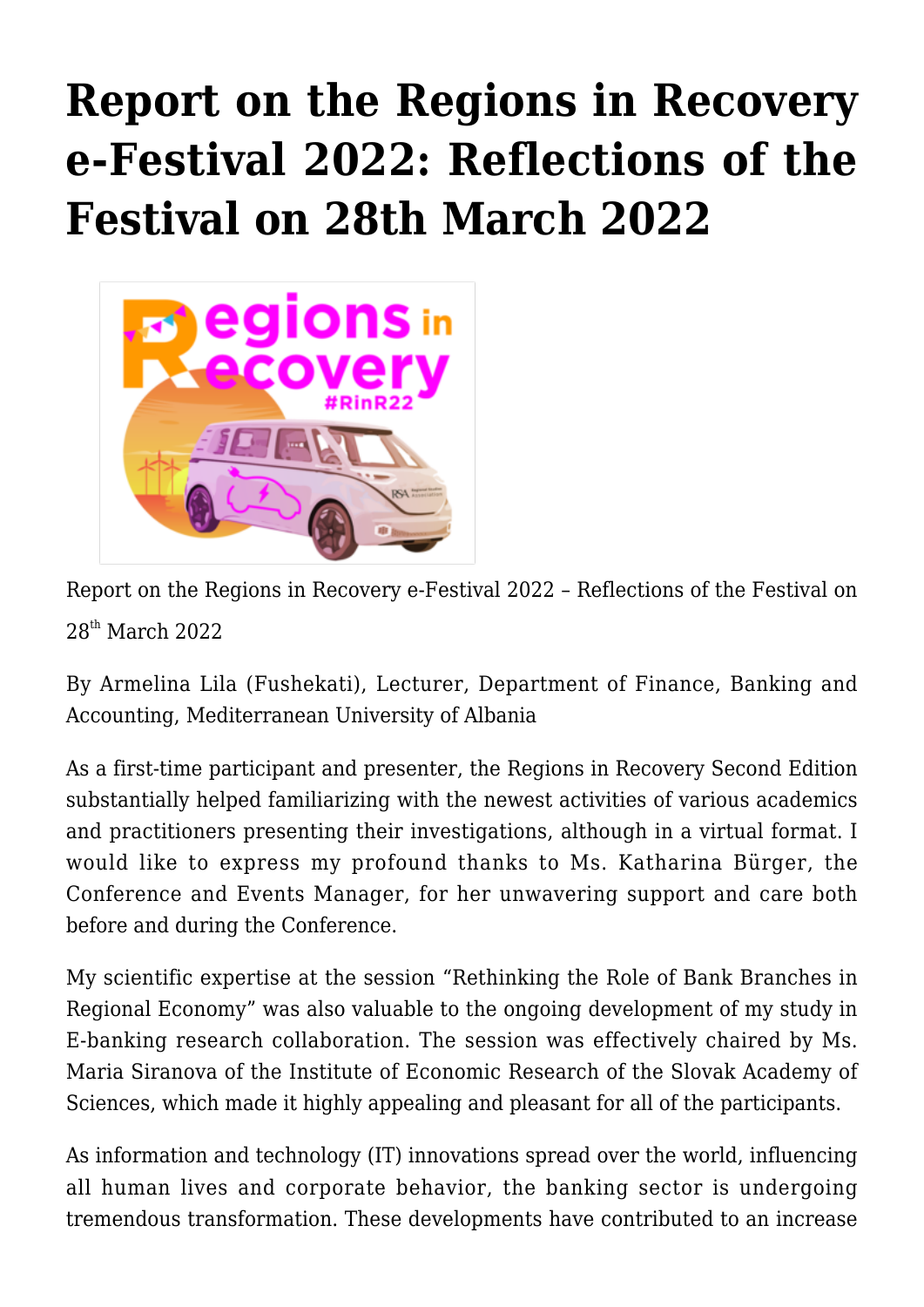in the number of online product services supplied by the banking industry, which has undoubtedly benefited from being able to communicate directly with their clients or potential consumers at any time and from anywhere.

"Bank Branch Closings and Local SME Economic Activity in Slovakia," a paper presented and analyzed by Ms. Maria Siranova, Institute of Economic Research, Slovak Academy of Sciences, was extremely useful for researchers in the field to compare behavior and consequences as a trend across the EU, or to see if there were differences. For the years 2014-2019, data was collected on a wide geographical bank branch localization, firm addresses, and company level data in Slovakia. The impacts of bank branch closures in the firm's local vicinity were addressed in this paper. Mr. Paolo Balmas, PhD Fellow at Luxembourg Institute for Socio-Economic Research & Ms. Sabine Dörry also gave a very interesting address during the same session about their fascinating research on "Chinese Bank Networks in the European Union". In Europe, Chinese banks have been extending their branch and subsidiary networks. They chose Luxembourg as the headquarters for its European Union-wide branch network (EU). The reason for the concentration of Chinese banks in Luxembourg, as well as how these goaloriented, enabling organizations are constituted, were discussed. According to the study, Chinese banks in Luxembourg have established a branch-cumsubsidiary structure to serve their large Chinese and European commercial clients. The data also suggests that the branch-cum-subsidiary structure allows Chinese banks to circumvent legal and operational restrictions, particularly when serving Chinese companies in the EU. By addressing gaps in the bodies of literature on global financial networks and bank internationalization efforts, the research contributes to a better understanding of the construction and constituting parts of global financial networks that affect regional investments. This research is critical for policymakers and financial regulators to understand the patterns of Chinese economic expansion and integration in Europe, as well as developing economies attempting to expand their business and banking operations into the EU.

Bringing the banking system to the forefront of the post-COVID-19 debate, on the other hand, is a critical step toward its future business model.

I highly urge everyone to attend future RSA conferences, workshops, and events, taking into account the relevant topics and discussions addressed by academics and professionals.